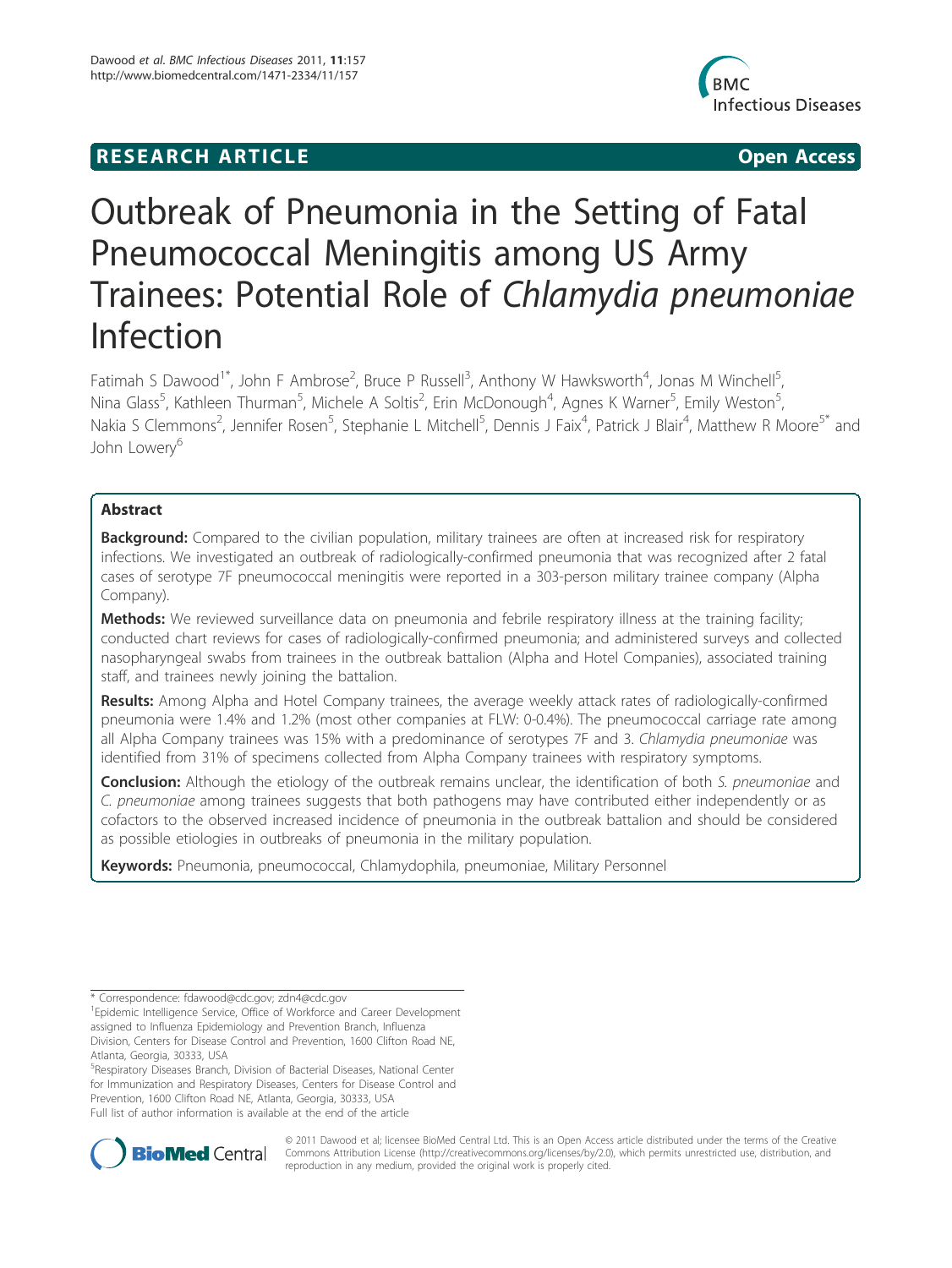#### Background

Military trainees are at increased risk for respiratory infections compared to the general civilian population [1]. Crowded living conditions and intense physical stress may contribute to an increased risk for infections with Streptococcus pneumoniae, Streptococcus pyogenes, Mycoplasma pneumoniae, Chlamydia pneumoniae, Bordetella pertussis, adenoviruses, and influenza viruses [1-3]. Outbreaks of pneumococcal disease are relatively rare in the general civilian population, but sporadic outbreaks of pneumococcal pneumonia have been reported among military trainees in the past [4-8]. We describe the investigation of an outbreak of radiologically-confirmed pneumonia in the setting of two fatal cases of pneumococcal meningitis that occurred in February, 2009, at a Fort Leonard Wood, MO military training facility. The findings of this investigation provide information about the epidemiology and microbiology of outbreaks of acute respiratory illness in military training populations and may inform military health policy.

## Methods

### Setting

During February 6-14, 2009, two previously healthy military trainees were diagnosed with S. pneumoniae meningitis and subsequently died. Both trainees belonged to the same company (Alpha Company,  $n = 303$ ) in the 554<sup>th</sup> Battalion at Fort Leonard Wood U.S. Army Maneuver Support Center of Excellence (FLW) training camp in Missouri. During the same period of time (from February 6-14, 2009), an increase in the number of cases of radiologicallyconfirmed pneumonia was also identified at FLW training camp.

FLW training camp has a trainee population that typically ranges from 12,000-15,000 trainees during the winter months, with new trainees entering and graduating from the camp every two weeks. Trainees are sent to FLW training camp to receive Initial Entry Training (IET), Advanced Individual Training (AIT), or both. Trainees undergoing IET belong to separate battalions and reside in separate living quarters than trainees undergoing AIT. In total, there are 13 battalions that are further subdivided into 33 companies. Each battalion has its own associated training staff, some of whom work closely with trainees despite living in separate training staff quarters. Trainees arriving for IET at Fort Leonard Wood receive antibiotic chemoprophylaxis with benzathine penicillin G during their initial in-processing. However, trainees transferring from other basic training sites for AIT do not receive antibiotic chemoprophylaxis upon arrival at FLW training camp, regardless of whether or not they received prior chemoprophylaxis. In addition, 23-valent pneumococcal polysaccharide vaccine (PPV23) is administered only to the small minority of individuals with underlying illnesses that increase risk for pneumococcal disease [9]. All trainees are required to receive annual influenza vaccination.

Trainees of the  $554^{\text{th}}$  Battalion are assigned to either Alpha or Hotel Companies to undergo AIT in heavy machinery operation. Alpha and Hotel companies are housed separately and train separately.

#### Case definitions, case ascertainment, and surveillance review

A case of pneumococcal meningitis was defined as a trainee or training staff member in Alpha or Hotel Company with symptoms consistent with meningitis and growth of S. pneumoniae from cerebrospinal fluid during February 1-21, 2009. Cases were identified by review of hospital records at FLW training camp and by referral from civilian hospitals.

A case of radiologically-confirmed pneumonia was defined as a trainee or training staff member in Alpha or Hotel Company with a new infiltrate identified on chest radiograph by the treating clinician or a radiologist from February 1-21, 2009. Cases were identified through existing General Leonard Wood Army Community Hospital (GLWACH) surveillance for radiologically-confirmed pneumonia, which was conducted by reviewing the weekly list of trainees deemed by a physician to be too ill to participate in routine training and reviewing the electronic medical records of trainees on this list for documentation of radiologically-confirmed pneumonia. Using a standardized data abstraction form, we reviewed the medical charts of all patients with radiologically-confirmed pneumonia from companies with elevated rates of pneumonia, and we collected data on symptoms of illness<sup>1</sup>, past medical history, laboratory and diagnostic testing, pertinent exam findings, and recent treatment with antimicrobial medications.

The Naval Health Research Center (NHRC) conducts surveillance year-round among trainees at FLW training camp and seven other Department of Defense recruitment training camps for febrile respiratory illness (FRI), defined as temperature≥100.5°F with cough or sore throat. Trainees that meet the criteria for FRI are informed about the research volunteer program. Trainees that volunteer to participate have nasal and throat swabs collected and forwarded to NHRC where they are routinely tested by polymerase chain reaction (PCR) for adenovirus and influenza A virus and by culture-based assay for adenovirus, enterovirus, herpes simplex virus, parainfluenza 1-3, influenza A and B viruses, and respiratory syncytial virus (RSV). We reviewed FRI surveillance data from FLW training camp from January 1-February 17, 2009. During February 1-14, 2009, 17 nasal and throat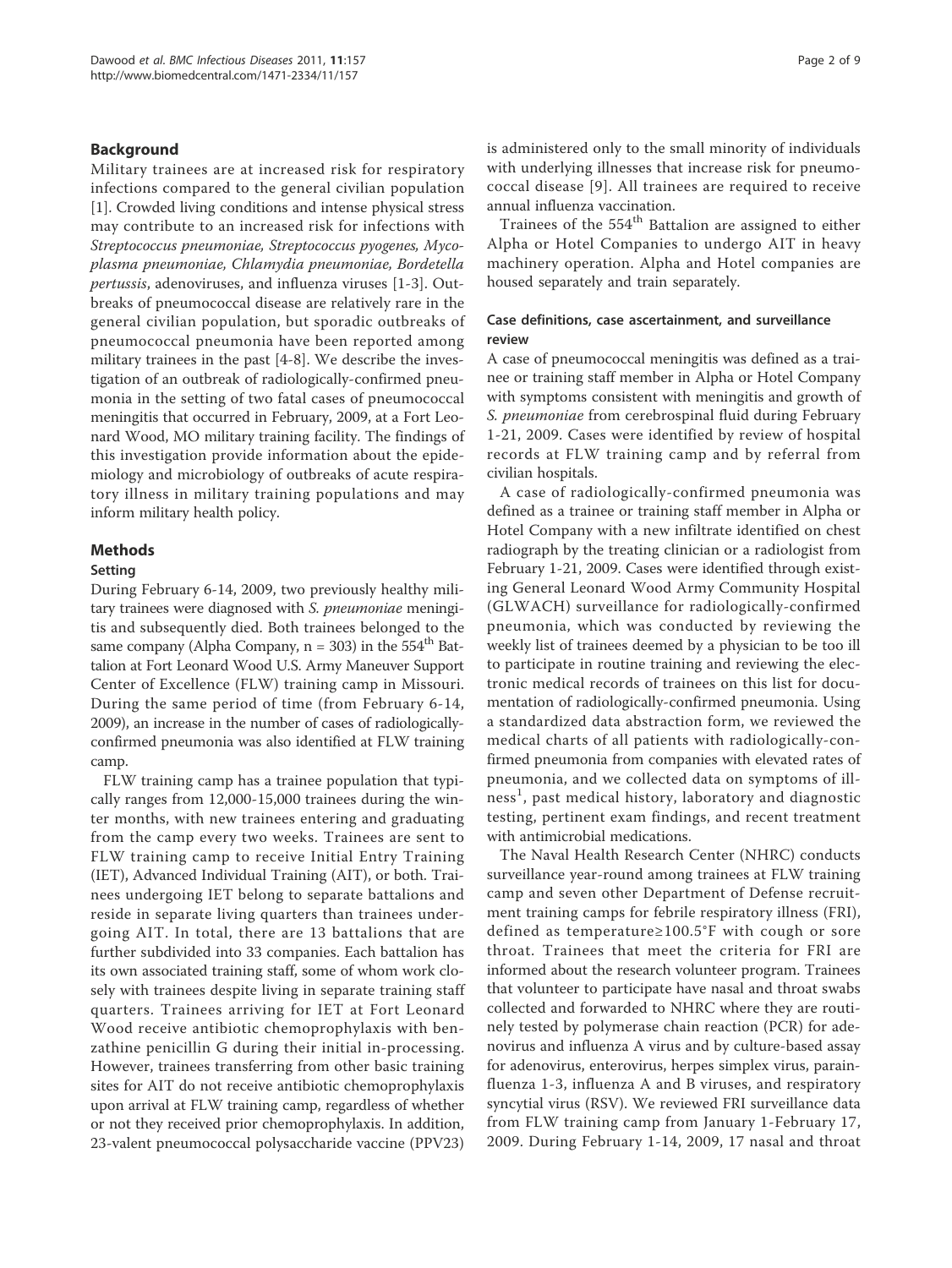swabs were collected from FLW training camp trainees and tested as part of routine FRI surveillance; none of these were from Alpha or Hotel Company trainees. During February 15-16, 2009, GLWACH opened a special clinic for trainees in the  $554<sup>th</sup>$  Battalion who were ill with respiratory symptoms. Of 65 trainees from the 554<sup>th</sup> Battalion seen at the special clinic, a convenience sample of 37 trainees (57%) was selected to have nasal and throat swab specimens collected; these specimens were sent to NHRC where they were tested by PCR for mimivirus, bocavirus, Chlamydia pneumoniae, Mycoplasma pneumoniae, Streptococcus pneumoniae, Bordetella pertussis, and Legionella pneumophila [10] in addition to undergoing testing for pathogens included in routine FRI surveillance testing.

#### Cross-sectional survey

To assess the burden of respiratory illness during the investigation period (February 1-21, 2009), we administered a standardized survey to all trainees and training staff of the 554<sup>th</sup> Battalion. The survey collected demographic information and information on symptoms of illness, healthcare utilization, influenza vaccination status, and treatment with antibiotics during February 1, 2009 to the time of survey administration (February 18- 21, 2009). As a comparison group, we also administered the same survey asking about the same time period to all incoming Alpha Company trainees in the 554<sup>th</sup> Battalion on the day they arrived at the FLW training camp from their homes in the civilian community.

To assess circulation of the pneumococcal strain that caused the two cases of meningitis, we conducted a cross-sectional survey of all Alpha company trainees, training staff members, incoming trainees to the Alpha Company, and, because of limited supplies, only the first 25 members of the Hotel Company. We collected calcium alginate nasopharyngeal swabs, stored them in skim milk, tryptone, glycerol, and glucose [11], and shipped them overnight to CDC's Streptococcal Reference Laboratory. The skim milk, tryptone, glycerol, and glucose media containing the NP samples were briefly thawed and homogenized and 200 μl were inoculated in 5.0 ml of Todd Hewitt broth containing 0.5% yeast extract supplemented with 1 ml of rabbit serum. After 4-6 hours of CO2 incubation at 37°C, 10 μl of the broth were inoculated into blood-agar plates and incubated overnight. S. pneumoniae colonies were identified morphologically and confirmed using bile solubility and optochin susceptibility. Confirmed isolates were serotyped by Quellung reaction.

To assess the potential roles of other pathogens in the outbreak, we obtained nasopharyngeal swabs and throat swabs for viral and atypical bacterial pathogen testing from Alpha and Hotel company trainees and incoming

Alpha company trainees with self-reported fever and two or more respiratory symptoms within the preceding 72 hours. We also obtained an additional nasopharyngeal swab and throat swab for viral and atypical bacterial pathogen testing from some symptomatic trainees who did not meet these criteria. Throat swabs were collected from all symptomatic and asymptomatic Alpha and Hotel Company training staff members. Nasopharyngeal swabs were tested for influenza A and B, RSV, parainfluenza 1-3, human metapneumovirus (hMPV), adenovirus, [12] and rhinovirus [12] by real-time PCR. Throat swabs were tested for *C. pneumoniae* [13] and *M. pneu*moniae [14] by real-time PCR.

#### Human Subjects Review

The purpose of this investigation was to identify the cause of the outbreak and to implement interventions to prevent further cases from occurring. As such, the investigation was not considered to be research and was therefore exempt from human subjects review.

#### Statistical Analysis

Survey data were entered into a Microsoft Access 2003 database and analyzed using SAS 9.1 (SAS Institute Inc., Cary, NC). Chi-square and odds ratios with 95% confidence intervals were calculated for trainee and training staff characteristics hypothesized to be associated with carriage or detection of pertinent pathogens.

Using denominators from the battalion, company, and training staff rosters, weekly attack rates were calculated for each battalion and company at FLW training camp and for the training staff of the 554<sup>th</sup> Battalion.

#### Results

#### Case-ascertainment and surveillance for meningitis, radiologically-confirmed pneumonia, and FRI

The two cases of pneumococcal meningitis were the only meningitis cases identified during the investigation period, and both case-patients died (figure 1). Both case-patients had confirmed infection with pneumococcal serotype 7F which was fully susceptible to penicillin (minimum inhibitory concentration  $\leq$  0.06 mcg/ml). For both patients, blood cultures were negative, sputum cultures revealed normal flora, and there was no evidence of pneumonia on chest radiographs. Autopsies were not performed.

Seventy-two cases of radiologically-confirmed pneumonia were identified among all trainees  $(N =$ approximately 9,400; approximate average weekly attack rate 0.3%) at FLW training camp during February 1-February 21. Of those 72 cases, 21 (29%) occurred among trainees in the 554th Battalion (figure 1); 11 cases occurred in Alpha Company (average weekly attack rate 1.4%), and 10 cases occurred in Hotel Company (average weekly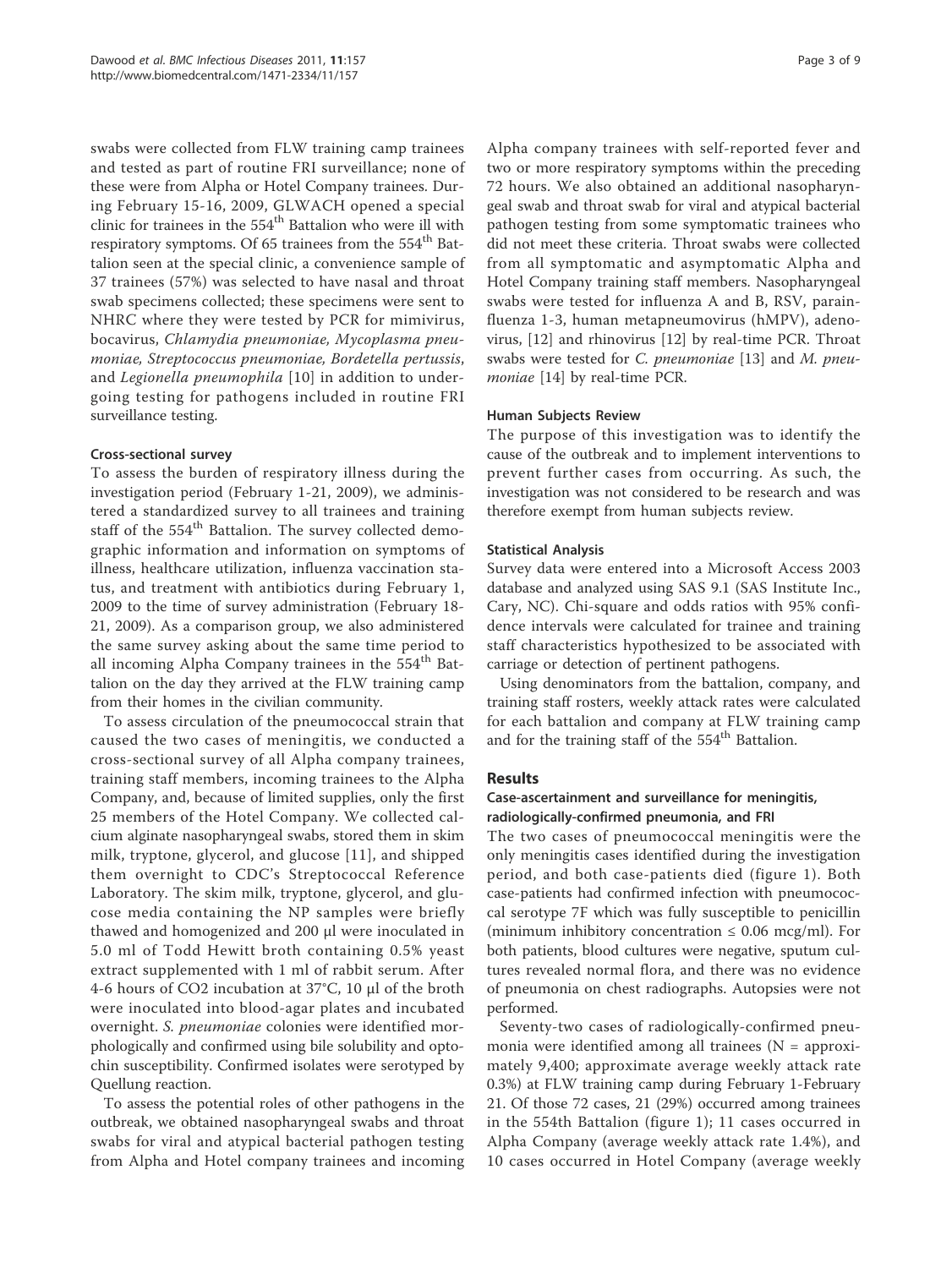

attack rate 1.2%). Of the 21 identified cases in the Battalion, one (5%) was hospitalized, four (19%) had sputum cultures sent at the time of diagnosis, and three (14%) had blood cultures sent to the GLWACH laboratory at the time of diagnosis; all sputum and blood cultures were negative. None of the cases had urinary antigen testing for S. pneumoniae. All 21 cases had chest radiographs interpreted by the reviewing radiologist as having evidence of lobar or lingular pneumonia. Of five trainees with pneumonia from whom nasal and throat swabs were obtained on the day of diagnosis as part of the special clinic held by GLWACH for Alpha and Hotel company trainees, C. pneumoniae was identified by PCR from four (80%); testing for other pathogens including influenza viruses was negative.

During February 18-19, 2009, eleven of the Alpha and Hotel Company trainees with radiologically-confirmed pneumonia already treated with antibiotics had nasopharyngeal swab specimens sent to CDC for S. pneumoniae testing; of these, S. pneumoniae was isolated from specimens from two trainees (18%; one serotype 7F, one serotype 3). Seven Alpha and Hotel Company trainees with radiologically-confirmed pneumonia already treated with antibiotics had nasopharyngeal and throat swab specimens sent to CDC for viral and atypical pathogen testing; of these, C. pneumoniae was identified in specimens from two (29%) trainees.

FRI was not increased at FLW training camp from February 1-February 17, 2009. Of the 17 FRI specimens collected from FLW training camp basic trainees during this time as part of routine FRI surveillance, 6 (35%) were positive for influenza A and none were positive for C. pneumoniae.

#### Survey

Of the 533 trainees (99.6%) from the  $554<sup>th</sup>$  Battalion who completed an investigation survey, the median age was 22 years (range 17-51) and 20 (4%) had an underlying medical condition (table 1). Most trainees (67%) lived in "bays" (defined as rooms occupied by more than four trainees). Only 28 (5%) trainees reported having received PPV23 in the past, and of these, 16 (57%) had an indication for PPV23 (two had asthma and 14 were current smokers)<sup>2</sup>. Receipt of PPV23 that occurred before entering military service was not always documented in military medical records. Therefore, selfreported pneumococcal vaccination status could not be verified with military medical records.

Of the 533 surveyed Alpha and Hotel Company trainees, only 103 (19%) did not have self-reported fever, chills, or respiratory symptoms (defined as cough with or without sputum, difficulty breathing, wheezing, runny nose, sore throat, or ear pain) during February 1, 2009, through the date of survey on February 18-19, 2009. Of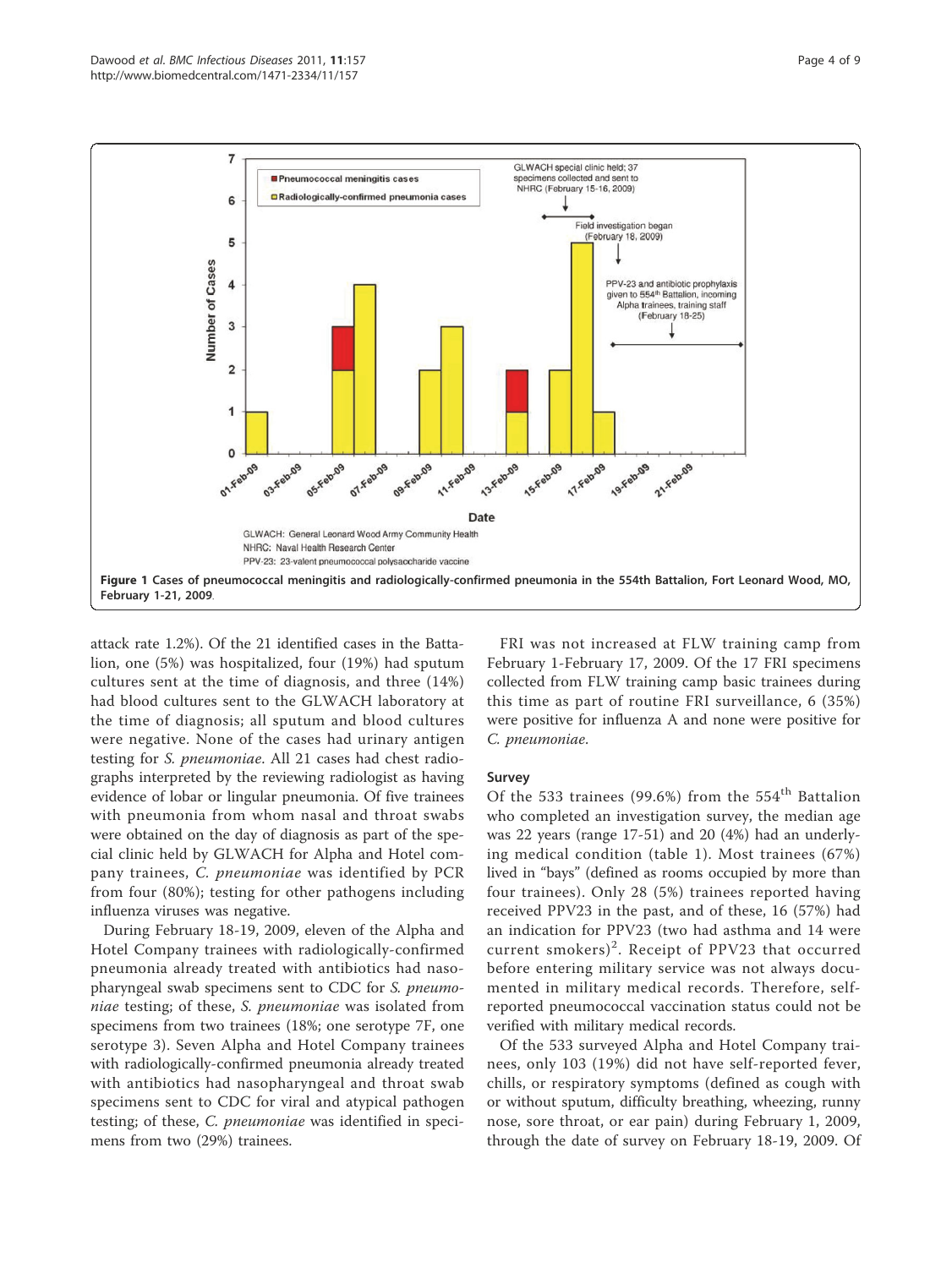| Characteristic                             | Alpha Company | <b>Hotel Company</b> | <b>Training Staff</b> | Incoming Alpha |
|--------------------------------------------|---------------|----------------------|-----------------------|----------------|
|                                            | $n = 301$     | $n = 232$            | $n = 131$             | $n = 49$       |
| Median age (years)                         | 22            | 22                   | 37                    | 22             |
| Male                                       | 290 [96%]     | 213 [92%]            | 126 [96%]             | 49 [100%]      |
| Underlying medical condition               | 6 [2%]        | 14 [6%]              | 21 [16%]              | $1[2\%]$       |
| Smoking status                             |               |                      |                       |                |
| Smoked $> 100$ cigarettes in lifetime      | 185 [61%]     | 146 [63%]            | 75 [57%]              | 38 [78%]       |
| Currently smoke                            | 163 [54%]     | 72 [31%]             | 50 [38%]              | 13 [27%]       |
| Living quarters                            |               |                      |                       |                |
| Bay $(> 4$ trainees per room)              | 209 [69%]     | 148 [64%]            | N/A                   | N/A            |
| Smaller room (2-4 trainees per room)       | 90 [30%]      | 86 [37%]             | N/A                   | N/A            |
| Received 2008-09 influenza vaccinea,b      | 271/276 [98%] | 216/219 [99%]        | 92/122 [75%]          | 36/38 [95%]    |
| Received pneumococcal vaccine <sup>c</sup> | 18 [6%]       | 10 [4%]              | $3 [2\%]$             | 6 [12%]        |
| Symptoms February 1-19, 2009               |               |                      |                       |                |
| At least 1 symptom <sup>d</sup>            | 247 [82%]     | 183 [79%]            | 77 [59%]              | 23 [47%]       |
| Cough                                      | 211 [70%]     | 156 [67%]            | 53 [40%]              | 12 [24%]       |
| Runny Nose                                 | 195 [65%]     | 153 [66%]            | 53 [40%]              | 18 [37%]       |
| Sore Throat                                | 125 [42%]     | 82 [35%]             | 38 [29%]              | 7 [14%]        |
| Fever                                      | 61 [20%]      | 45 [19%]             | 17 [13%]              | 2[4%]          |
| Chills                                     | 53 [18%]      | 39 [17%]             | 9 [7%]                | $\overline{0}$ |
| Received antibiotics February 1-19, 2009   | 87 [29%]      | 62 [27%]             | 18 [14%]              | 5 [10%]        |

#### Table 1 Characteristics and symptoms of Alpha and Hotel Company trainees, battalion training staff, and incoming trainees  $(N = 713)$

<sup>a</sup>An individual was considered vaccinated against influenza for the current season if the individual received the 2008-09.

influenza vaccine > 14 days prior to participation in the cohort investigation.

<sup>b</sup>Of individuals who reported knowing their influenza vaccination status for the current season.

<sup>c</sup>Self-reported history of receipt of pneumococcal vaccine.

<sup>d</sup>Of the following symptoms: fever, chills, cough with or without sputum, difficulty breathing, wheezing, runny nose, sore throat, or ear pain.

the 430 (81%) trainees with at least one of these symptoms, cough was the most common symptom (69%), followed by runny nose (66%) and sore throat (39%). Alpha and Hotel Company trainees were significantly more likely to report symptoms compared to the incoming Alpha Company trainees (OR 5.2, CI 2.9-9.3) and to training staff (OR 3.5, CI 2.4-5.3). Among surveyed trainees, 149 (27%) trainees received antibiotics from February 1-19, 2009.

Of 299 specimens tested from Alpha Company trainees, S. pneumoniae was isolated from 46 specimens (15%) (figure 2). Of those 46 isolates, 45 isolates were typeable (including 1 isolate containing 2 serotypes) and 10 serotypes were identified: 14 (30%) serotype 7F; 14 (30%) serotype 3; 6 (13%) serotype 23A, 5 (11%) serotype 7C, 2 (4%) serotype 17F, and 1 (2%) each of serotypes 11A, 15A, 16F, 35F, and 38.

Specimens were obtained for pneumococcal testing from 25 (12%) Hotel Company trainees. S. pneumoniae was isolated from three specimens (overall carriage 12%). Of those three isolates, two were serotype 19A, and one was serotype 1.

Of the 49 specimens obtained from incoming Alpha Company trainees, S. pneumoniae was isolated from three specimens (6%). Of those three isolates, two were serotype 17F, and one was serotype 22F. Of the 131 specimens obtained from battalion training staff, S. pneumoniae was isolated from two specimens (2%): one serotype 11A, and one serotype 35B.

C. pneumoniae was identified in 19 of 61 (31%) specimens obtained from Alpha Company trainees, 18 of 25 (72%) from Hotel Company trainees, 7 of 131 (5%) from battalion training staff, and 2 of 49 (4%) from incoming Alpha trainees. Of the 46 individuals with specimens positive for C. pneumoniae, all had respiratory symptoms and/or self-reported fever within the two weeks preceding swabbing.

Of the 37 specimens from Alpha Company trainees tested for viral respiratory pathogens, viral pathogens were identified from eight (22%) specimens: two with influenza A, two with hMPV, two with RSV, and one with both RSV and adenovirus. Of the 21 specimens from Hotel Company, viral pathogens were identified from two (10%) specimens: one with adenovirus and one with hMPV.

Table 2 summarizes factors that were explored for potential association with pneumococcal carriage and C. pneumoniae detection. Taking antibiotics, living in a "bay," current smoking, and living on a particular floor of the barracks were not significantly associated with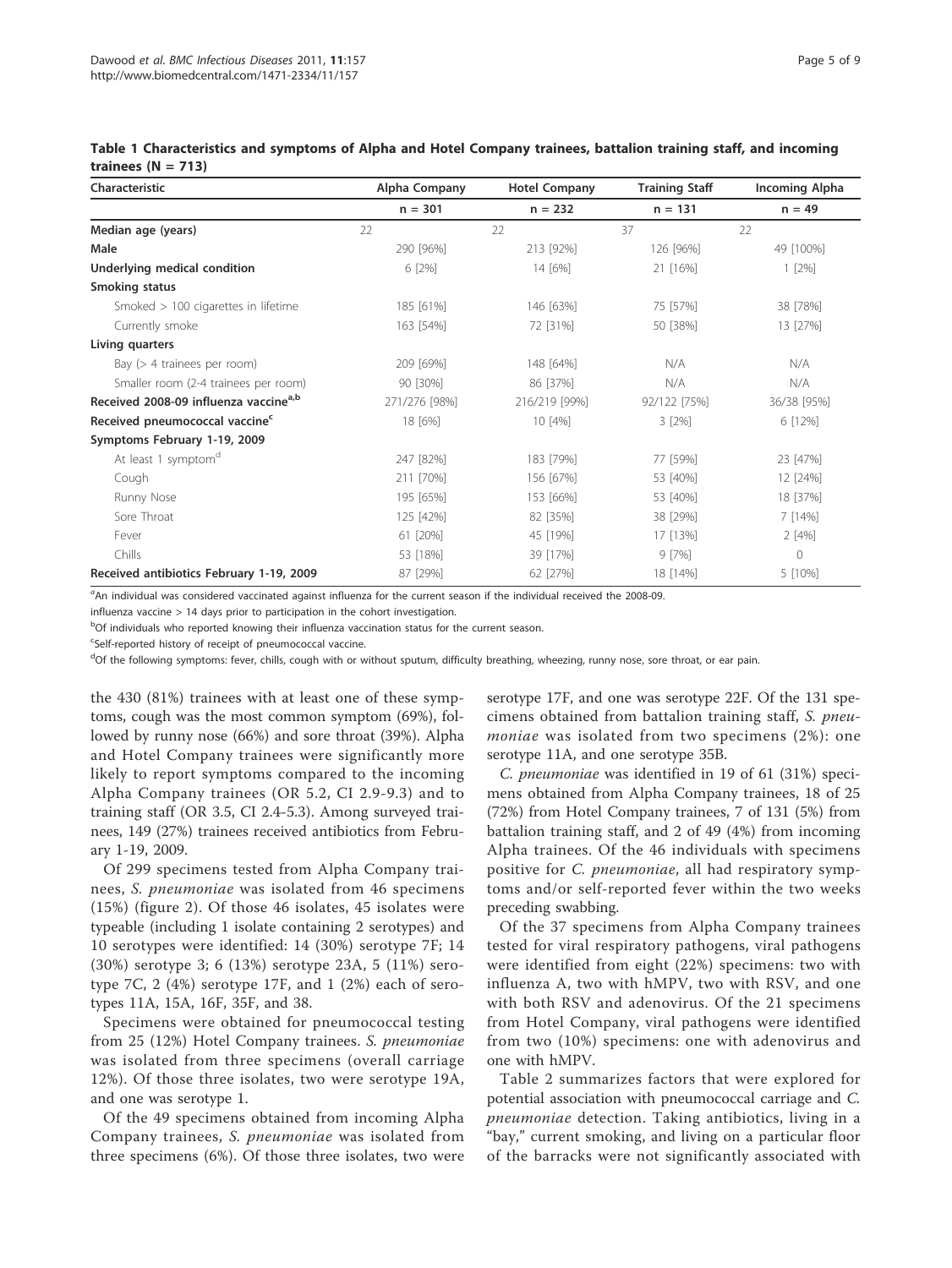

pneumococcal carriage or C. pneumoniae detection. In addition, having one or more illness symptoms was not significantly associated with pneumococcal carriage.

#### Interventions

From February 18-25, 2009, 301 of the 303 trainees currently in the Alpha Company, all 232 trainees in the Hotel Company, 131 of the 178 battalion training staff (i.e. those who opted to participate in the investigation), and 49 of 52 incoming trainees to the Alpha Company received 23-valent pneumococcal polysaccharide vaccine (PPV23) and antibiotic prophylaxis (benzathine penicillin G 1.2 million units given intramuscularly or azithromycin 1 gram given orally for those with penicillin allergy). In addition, hand hygiene and cough etiquette were reviewed with all trainees and battalion training staff.

#### **Discussion**

We describe an outbreak of radiologically-confirmed pneumonia that was first recognized in a military training company after two fatal cases of pneumococcal meningitis caused by serotype 7F occurred in the same company. Overall, 15% of trainees in the 554<sup>th</sup> Battalion were colonized with pneumococcus, and serotypes 7F and 3 were predominant. Colonization rates of 14-44%

have been documented among military personnel in the setting of other pneumococcal outbreaks [4,7,8]. Because pneumococcus is the most common bacterial cause of pneumonia and meningitis in the United States, C. pneumoniae detection among 44% of trainees tested was unexpected and suggests a possible outbreak of C. pneumoniae infection in the same battalion.

Most adults with pneumonia, whether civilian or military, do not undergo etiologic testing for pneumonia. Our investigation began after 21 trainees in the  $554<sup>th</sup>$  Battalion had already been diagnosed with pneumonia and treated with antibiotics. Thus, the etiology of their pneumonia remains unclear. Pneumococcus has been documented as the primary etiologic agent in several outbreaks of pneumonia among military trainees described in the literature [1,4-6,8,15]. During this outbreak of pneumonia at FLW training camp, the isolation of pneumococcus serotype 7F from the CSF of the two trainees with fatal meningitis and the predominance of serotypes 7F and 3 among trainees from their battalion may indicate that increased pneumococcal transmission was occurring at the time of the outbreak and provides some indirect support for pneumococcus as a possible etiologic agent or cofactor in the outbreak of pneumonia. However, blood cultures were obtained at the time of pneumonia diagnosis from only three trainees with pneumonia, all of whom had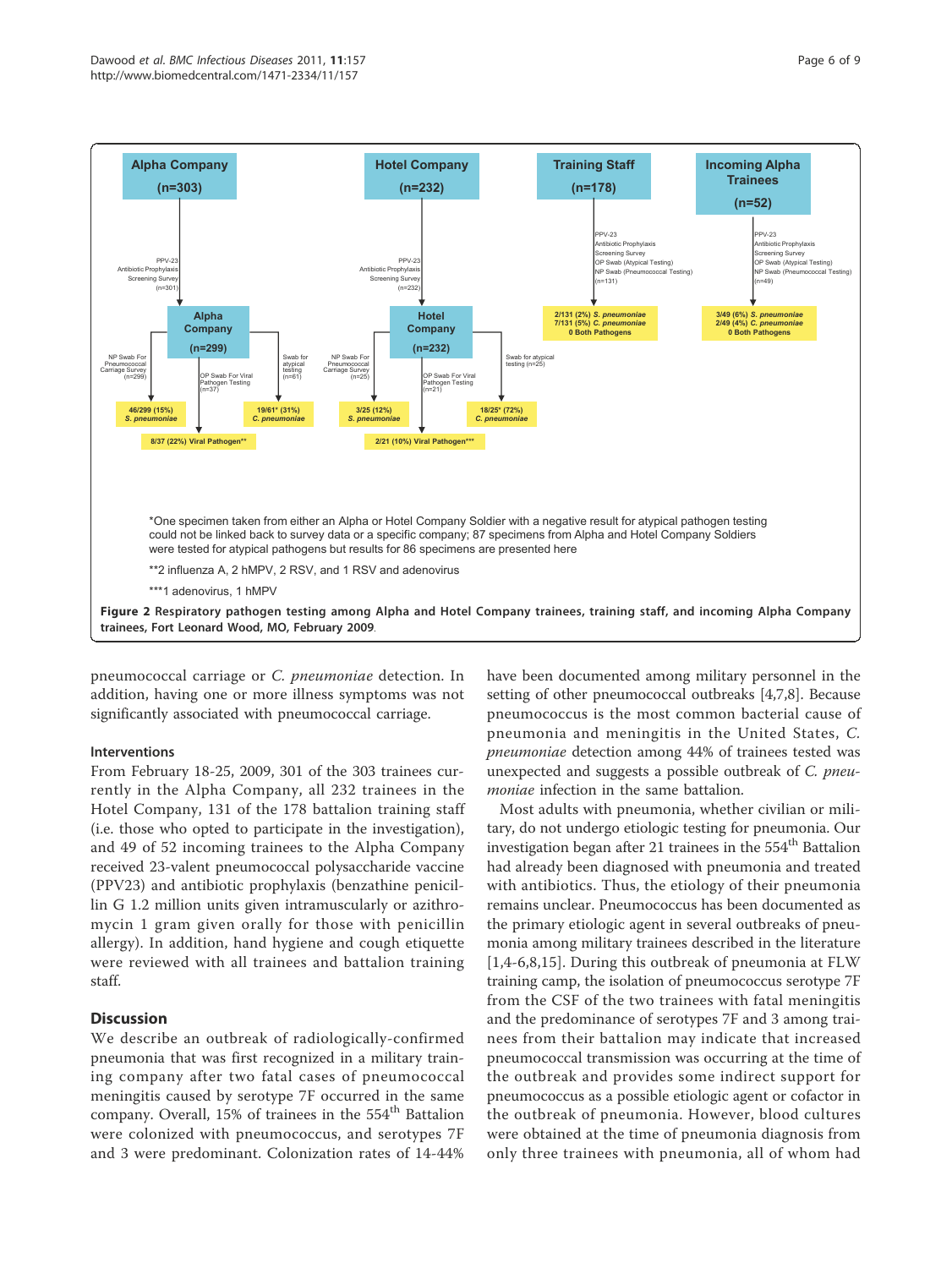|                                           | S. pneumoniae positive | S. pneumoniae negative              | OR (CI)           |
|-------------------------------------------|------------------------|-------------------------------------|-------------------|
|                                           | $n = 49$               | $n = 275$                           |                   |
| Receipt of antibiotics <sup>a</sup>       | 7/37 (19%)             | 82/240 (34%)                        | $0.4(0.2-1.1)$    |
| "Bay" resident ( $>$ 4 trainees per room) | 35 (71%)               | 191 (69%)                           | $1.1(0.6-2.2)$    |
| Current smoker                            | 30 (61%)               | 142 (52%)                           | $1.5(0.8-2.8)$    |
| Floor of barracks                         |                        |                                     |                   |
| Floor 1                                   | 7/42 (17%)             | 64/233 (28%)                        | $0.6$ $(0.2-1.6)$ |
| Floor 2                                   | 20/42 (47%)            | 87/233 (37%)                        | $1.3(0.6-2.6)$    |
| Floor 3                                   | 15/42 (36%)            | 82/233 (35%)                        | 1 $(Ref)^b$       |
| One or more symptoms                      | 35 (71%)               | 229 (83%)                           | $0.5(0.3-1.0)$    |
|                                           | C. pneumoniae positive | C. pneumoniae negative <sup>d</sup> | OR (CI)           |
|                                           | $n = 37$               | $n = 48$                            |                   |
| Receipt of antibiotics <sup>a</sup>       | 25 (69%)               | 34 (71%)                            | $0.9(0.3-2.3)$    |
| "Bay" resident ( $>$ 4 trainees per room) | 30 (81%)               | 31 (65%)                            | $2.4(0.9-6.5)$    |
| Current smoker                            | 18 (49%)               | 16 (33%)                            | $1.9(0.8-4.6)$    |
| Floor of barracks                         |                        |                                     |                   |
| Floor 1                                   | 2/34(6%)               | 9/45(20%)                           | $0.2$ (0-1.0)     |
| Floor 2                                   | 11/34 (32%)            | 15/45 (33%)                         | $0.6$ $(0.2-1.7)$ |
| Floor 3                                   | 21/34 (62%)            | 18/45 (40%)                         | 1 $(Ref)^b$       |

Table 2 Factors associated with pneumococcal carriage or C. pneumoniae detection among Alpha and Hotel Company trainees

<sup>a</sup>Trainee reported taking antibiotics during February 1-19, 2009.

bTrainees living on the 3rd floor of the barracks were used as the reference group for comparison with trainees living on the first and second floors of the barracks.

c Of the following symptoms: fever, chills, cough with or without sputum, difficulty breathing, wheezing, runny nose, sore throat or ear pain.

 $d$  Two Alpha Company trainees with respiratory specimens that were negative for C. pneumoniae were not included in univariate analysis including one trainee who had a sample that could not be linked back to the survey data and one trainee who gave a respiratory specimen but did not complete a survey.

cultures with no growth, and pneumococcal urinary antigen testing was not performed for any of the trainees with pneumonia.

C. pneumoniae may have also played a role in this outbreak of pneumonia, either as a primary etiologic agent or as a cofactor, as suggested by the increased prevalence of C. pneumoniae identification among trainees in the battalion compared to training staff and incoming trainees. C. pneumoniae is recognized as a common cause of community acquired pneumonia in young adults, and two outbreaks of pneumonia associated with C. pneumoniae have been documented among military recruits in Europe [3,16]. One study conducted in a Finnish civilian population also suggested that C. pneumoniae infection can predispose individuals to subsequent infection with S. pneumoniae [17].

Every year, approximately 68,500 individuals participate in training at FLW training camp, and typically 12,000-15,000 trainees are at the training camp at any given time. The constant turn-over of trainees at military training facilities poses a challenge for timely ratebased surveillance at the company level because the number of trainees at risk changes every one to two weeks. In this investigation, the outbreak of pneumonia among Alpha and Hotel Company trainees was identified by the GLWACH medical command, in part because of the two fatal cases of pneumococcal meningitis, as well as through GLWACH's surveillance for radiologically-confirmed pneumonia. To facilitate outbreak detection and response, including antibiotic prophylaxis and vaccination when indicated, on-going, timely analysis of surveillance data at the company level at military training installations should be considered.

PPV23 and antibiotic prophylaxis, primarily with benzathine penicillin G, were used in an attempt to halt this outbreak because the serotype that caused the two cases of meningitis is included in PPV23 and was susceptible to penicillin. In the absence of a control group with similarly high attack rates of pneumonia, we were unable to determine the effectiveness of PPV23 or chemoprophylaxis in preventing further cases of pneumonia or meningitis. PPV23 and antibiotic prophylaxis have previously been used in other clusters of severe pneumococcal infection [18] including in military settings [4,6]. Since most PPV23 recipients require two weeks to develop immunity after vaccination, antibiotic prophylaxis has been used as an adjunct in outbreak settings to provide additional protection until immunity has developed. Antibiotic prophylaxis against pneumococcus can also decrease nasopharyngeal colonization with pneumococcus and decrease pneumococcal transmission.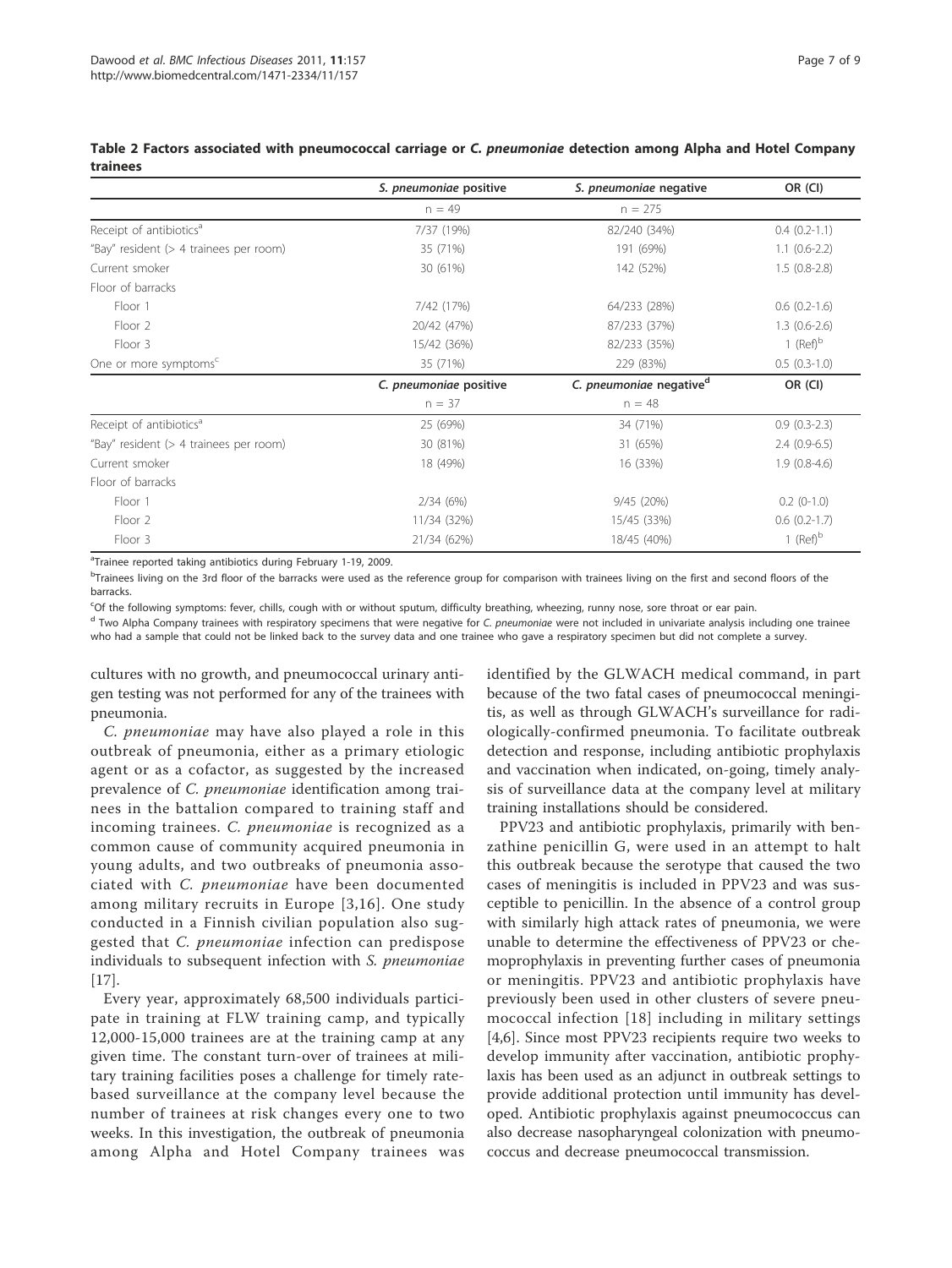Pneumococcal vaccination is a proven method of prevention of pneumococcal disease. Vaccination with PPV23 was provisionally recommended for smokers and persons with asthma by the Advisory Committee on Immunization Practices (ACIP) at the time of this investigation and is now officially recommended for these groups by the ACIP [9]. The Military Vaccine Agency does not recommend vaccination with PPV23 for all military trainees but does offer the vaccine to those considered at high risk of pneumococcal infection. The potential licensure of pneumococcal conjugate vaccines for adults in the United States may benefit military trainees because such vaccines prevent colonization with and transmission of vaccine-type pneumococci. The advent of pneumococcal common protein vaccines, which would provide protection against all serotypes of S. pneumoniae, may offer another opportunity for prevention of pneumococcal disease among military trainees in the future [19].

Our investigation was subject to at least two limitations. First, since our investigation began after the majority of pneumonia cases had occurred in the 554<sup>th</sup> Battalion, we relied, in part, on diagnostic tests performed by the treating clinician at the time of pneumonia diagnosis to try to identify the etiology of the outbreak of pneumonia, and these diagnostic tests were not performed in a systematic manner. Second, since this investigation was undertaken as part of a public health response, we could not survey and obtain respiratory specimens from an unaffected training company with a lower pneumonia attack rate for comparison to trainees in the Alpha and Hotel companies. Inclusion of such a comparison group would have provided data on pneumococcal carriage and C. pneumoniae detection rates among trainees with a lower rate of pneumonia who were living and training under similar condition as Alpha and Hotel company trainees.

#### Conclusions

We describe an outbreak of radiologically-confirmed pneumonia and two fatal cases of pneumococcal meningitis that occurred among military trainees and the interventions that were made to halt the outbreak. Because etiologic testing was not conducted among the trainees with pneumonia at the time of pneumonia diagnosis, the etiology of the outbreak remains unclear. However, S. pneumoniae and C. pneumoniae may have both contributed independently or as cofactors to the burden of respiratory illness observed among trainees. Rate-based surveillance for pneumonia at the companylevel on military training installations may improve outbreak detection and timely response. In addition, new pneumococcal vaccines may provide opportunities to

reduce the burden of pneumococcal disease among military trainees in the future.

#### Endnotes

 $1$  Defined as self-reported fever, chills, cough with or without sputum, difficulty breathing, wheezing, runny nose, sore throat, or ear pain.<br><sup>2</sup> Vaccination with PPV23 was provisionally recom-

mended for smokers and persons with asthma by the Advisory Committee on Immunization Practices (ACIP) at the time of this investigation.

#### Abbreviations

(FLW): Fort Leonard Wood U.S. Army Maneuver Support Center of Excellence; (IET): Initial Entry Training; (AIT): Advanced Individual Training; (PPV-23) 23-valent pneumococcal polysaccharide vaccine; (GLWACH): General Leonard Wood Army Community Hospital; (NHRC): Naval Health Research Center; (FRI): Febrile Respiratory Illness; (PCR): polymerase chain reaction; (RSV): respiratory syncytial virus; (hMPV): human metapneumovirus.

#### Acknowledgements

The authors gratefully acknowledge CDC's Streptococcal Laboratory, National Center for Immunization and Respiratory Diseases, Centers for Disease Control and Prevention, Atlanta, Georgia. The findings and conclusions in this report are those of the authors and do not necessarily represent the views of the Centers for Disease Control and Prevention or the Department of Defense.

#### Author details

<sup>1</sup> Epidemic Intelligence Service, Office of Workforce and Career Development assigned to Influenza Epidemiology and Prevention Branch, Influenza Division, Centers for Disease Control and Prevention, 1600 Clifton Road NE, Atlanta, Georgia, 30333, USA. <sup>2</sup>U.S. Army Center for Health Promotion and Preventive Medicine, 5158 Blackhawk Road, Aberdeen Proving Ground, Maryland, 21010, USA. <sup>3</sup>General Leonard Wood Army Community Hospital Preventive Medicine Division, 126 Missouri Avenue, Fort Leonard Wood, Missouri, 65473, USA. <sup>4</sup>Naval Health Research Center, PO Box 85122, San Diego, California, 92106, USA. <sup>5</sup>Respiratory Diseases Branch, Division of Bacterial Diseases, National Center for Immunization and Respiratory Diseases, Centers for Disease Control and Prevention, 1600 Clifton Road NE, Atlanta, Georgia, 30333, USA. <sup>6</sup>General Leonard Wood Army Community Hospital, 126 Missouri Avenue, Fort Leonard Wood, Missouri, 65473, USA.

#### Authors' contributions

FD, JA, BR, NG, MS, EW, NC, JR, DF, PB, MM, and JL participated in the design and conduct of the field investigation. AH, JW, KT, EM, AW, and SM carried out the laboratory testing of respiratory specimens for viral and atypical pathogens. FD and EW analyzed the data. FD and MM drafted the manuscript. All authors read and approved the final manuscript.

#### Competing interests

The authors declare that they have no competing interests.

Received: 16 July 2010 Accepted: 2 June 2011 Published: 2 June 2011

#### References

- 1. Gray GC, Callahan JD, Hawksworth AW, Fisher CA, Gaydos JC: Respiratory diseases among U.S. military personnel: countering emerging threats. Emerg Infect Dis 1999, 5:379-85.
- 2. Berdal BP, Scheel O, Ogaard AR, Hoel T, Gutteberg TJ, Anestad G: Spread of subclinical Chlamydia pneumoniae infection in a closed community. Scand J Infect Dis 1992, 24:431-6.
- 3. Kleemola M, Saikku P, Visakorpi R, Wang SP, Grayston JT: Epidemics of pneumonia caused by TWAR, a new Chlamydia organism, in military trainees in Finland. *Linfect Dis* 1988, 157:230-6.